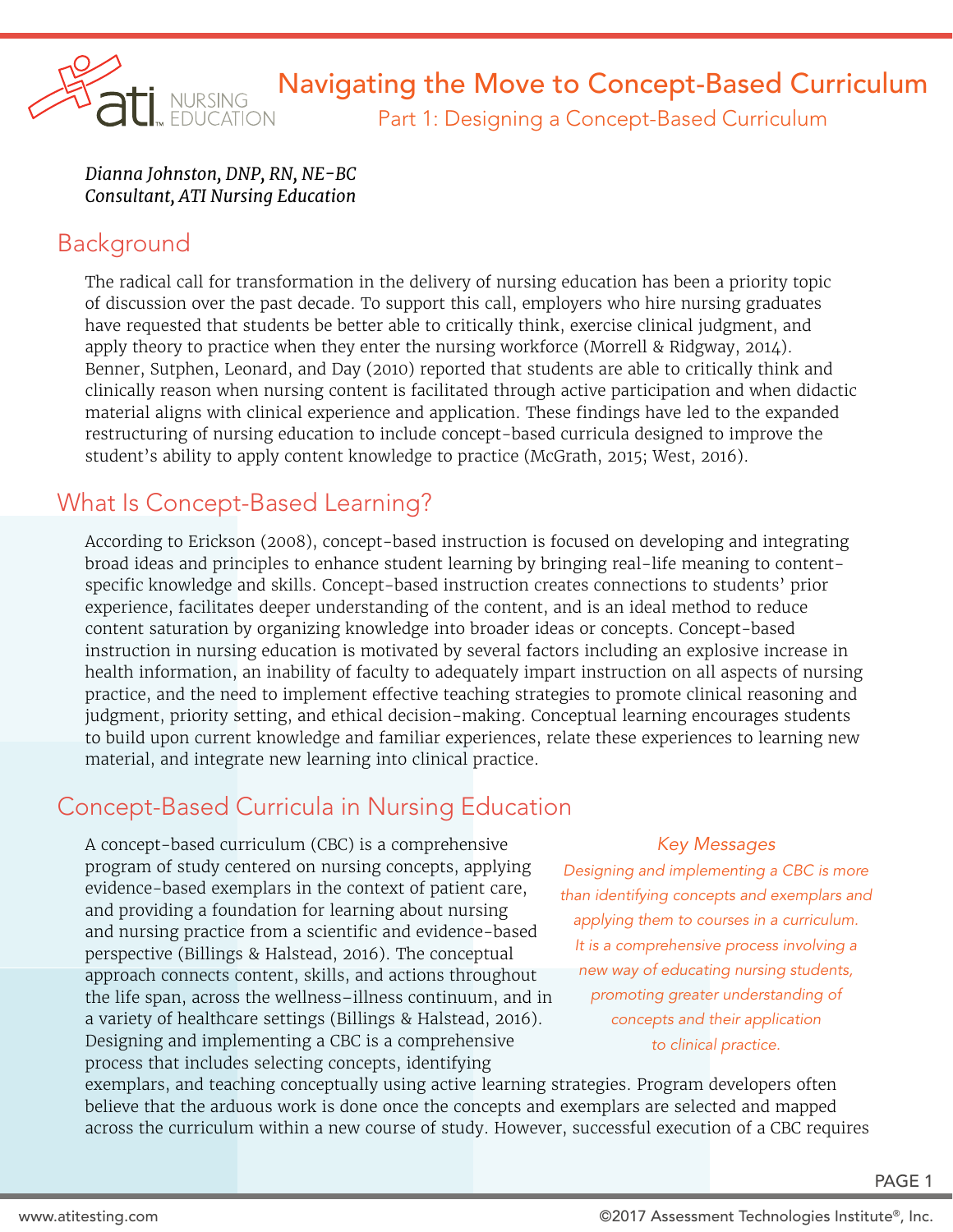

# **SALI NURSING** Mavigating the Move to Concept-Based Curriculum

Part 1: Designing a Concept-Based Curriculum

educators to teach conceptually using active learning strategies to enhance student understanding and clinical application. This White Paper describes how to design a CBC. A subsequent White Paper will focus on implementing and executing the key elements of a CBC, with special consideration for achieving faculty buy-in because moving to a CBC requires a new way of delivering content that may result in faculty and student resistance to the curricular change.

#### What Are Concepts?

Giddens, Caputi, and Rogers (2015, p. 5) define concepts as "an organizing idea or mental construct represented by common attributes." Erickson and Lanning (2014) describe concepts as being timeless, universal, and able to facilitate broader connections of knowledge and skills to clinical practice, across the life span, and within various healthcare settings. Concepts correlate knowledge, skills, and competencies across various contexts that place the focus on deep, contextual learning instead of memorization of facts.

### Selecting Concepts for a Curriculum

Faculty often want to move immediately to the concept selection phase. Development of concept categories is important prior to selecting concepts since intentional category selection provides an organizing framework for the curriculum and establishes clear parameters for the placement of concepts into each category (Giddens et al., 2015). Many nursing programs consider using the nursing paradigm for their categorical structure. Categories that follow this paradigm are:

- Health
- Client Attributes
- Healthcare Settings
- Professional Nursing

Once the categories and parameters are established, faculty need to identify essential nursing concepts they believe should be included in the curriculum. Consider choosing a core group of faculty to make the initial selections to bring back to the whole group for discussion and final agreement.

When identifying and selecting concepts, characteristics that clearly differentiate one concept from another is

*Two common questions asked when implementing a CBC are, how many concepts are necessary, and how many are too many? The number of concepts to include is unique to the individual program, though 35–55 concepts are most common.* 

an important consideration. For example, the term footwear is a concept with characteristics that distinguish it from the term coat. They are both forms of a broader category of clothing and interrelate in that sense, but are distinctly different in their purpose. Now, consider the concepts of gas exchange and mobility. They are both part of the broader category of health and interrelate, but are distinctly different in their definition and defining characteristics.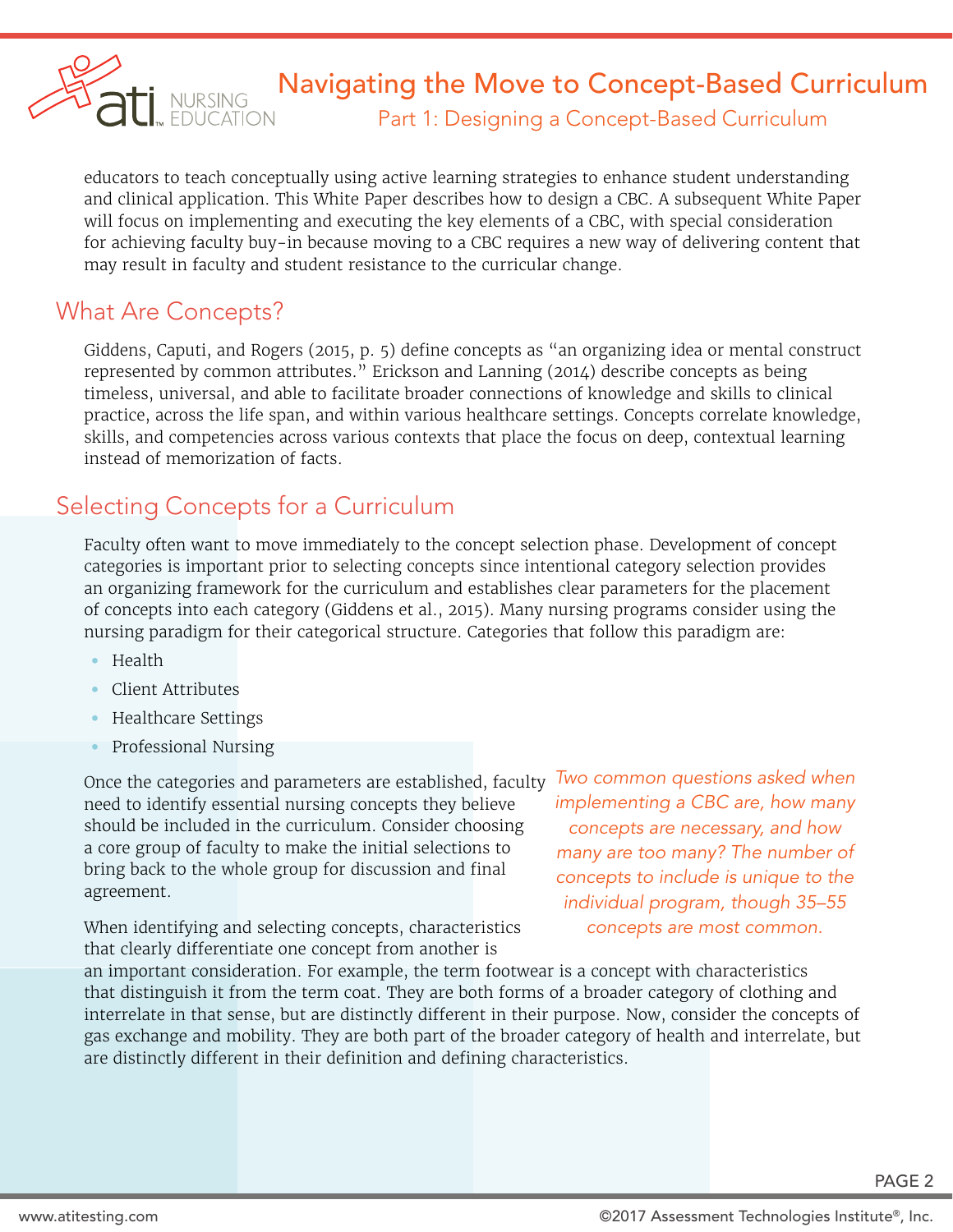

### Navigating the Move to Concept-Based Curriculum

Part 1: Designing a Concept-Based Curriculum

Let us consider some basic concepts. Open any fundamentals book to the table of contents and view the chapter headings. The headings generally include concepts considered integral to the practice of nursing. This may be a good place to begin. Additional resources for selecting concepts include:

- Giddens, *Concepts for Nursing Practice, Second Edition* (2017)
- QSEN Competencies (www.qsen.org)
- Massachusetts Nurse of the Future Competencies (www.mass.edu/nahi/projects/nurseoffuture.asp)
- NLN Competencies (www.nln.org)
- North Carolina Curriculum Improvement Project (http://adn-cip.waketech.edu)
- New Mexico Nursing Education Consortium (www.nmnec.org)

Once categories are defined and concepts selected, placing them in a matrix format is one method of organizing the information (see Figure 1). Consider the nursing concepts of *gas exchange*, *safety*, *culture*, and *communication* as they might be assigned to the categories identified previously.

| tealth       | <b>Client Attributes</b> | <b>Healthcare Settings</b> | <b>Professional Nursing</b> |
|--------------|--------------------------|----------------------------|-----------------------------|
| Gas Exchange | ulture                   |                            | Communication               |

*Figure 1: Organizing defined categories and selected concepts*

#### What Are Exemplars?

Giddens et al. (2015) describe exemplars as the most common health problems that provide exemplary examples to represent concepts during the learning process. The exemplars in a CBC should represent health alterations across the life span, healthcare continuum, and in a variety of patient care settings. When selecting exemplars; it is important to select a limited number and choose exemplars that best represent the concept to avoid content saturation. Consider selecting exemplars that represent the highest incidence and prevalence from sources such as the Centers

*Exemplars help to reduce content overload by focusing on evidencebased, relevant nursing care rather than yielding to the temptation to teach all possible content in each course. Additionally, exemplars with associated concepts help maintain a nursing focus versus a medical model approach.* 

for Disease Control and Prevention (CDC) (www.cdc.gov), the American Cancer Society (www.cancer.org), and the National Institutes of Health (www.nih.gov).

#### Selecting Exemplars

Faculty are typically subject matter experts in their area of instruction and want to impart their extensive knowledge to their students. This desire can lead to an impasse as individuals cling to their sacred cows of coveted areas of curricular content. Exemplars provide contextual application of knowledge gained in the classroom and reinforced in the clinical setting. Careful selection of exemplars ensures that health alterations students are exposed to in the clinical setting will facilitate building meaningful cognitive bridges (Giddens et al., 2015). Exemplar selection should be evidence-based using incidence and prevalence data, both nationally and locally. Figure 2 displays several sources for exemplar selection.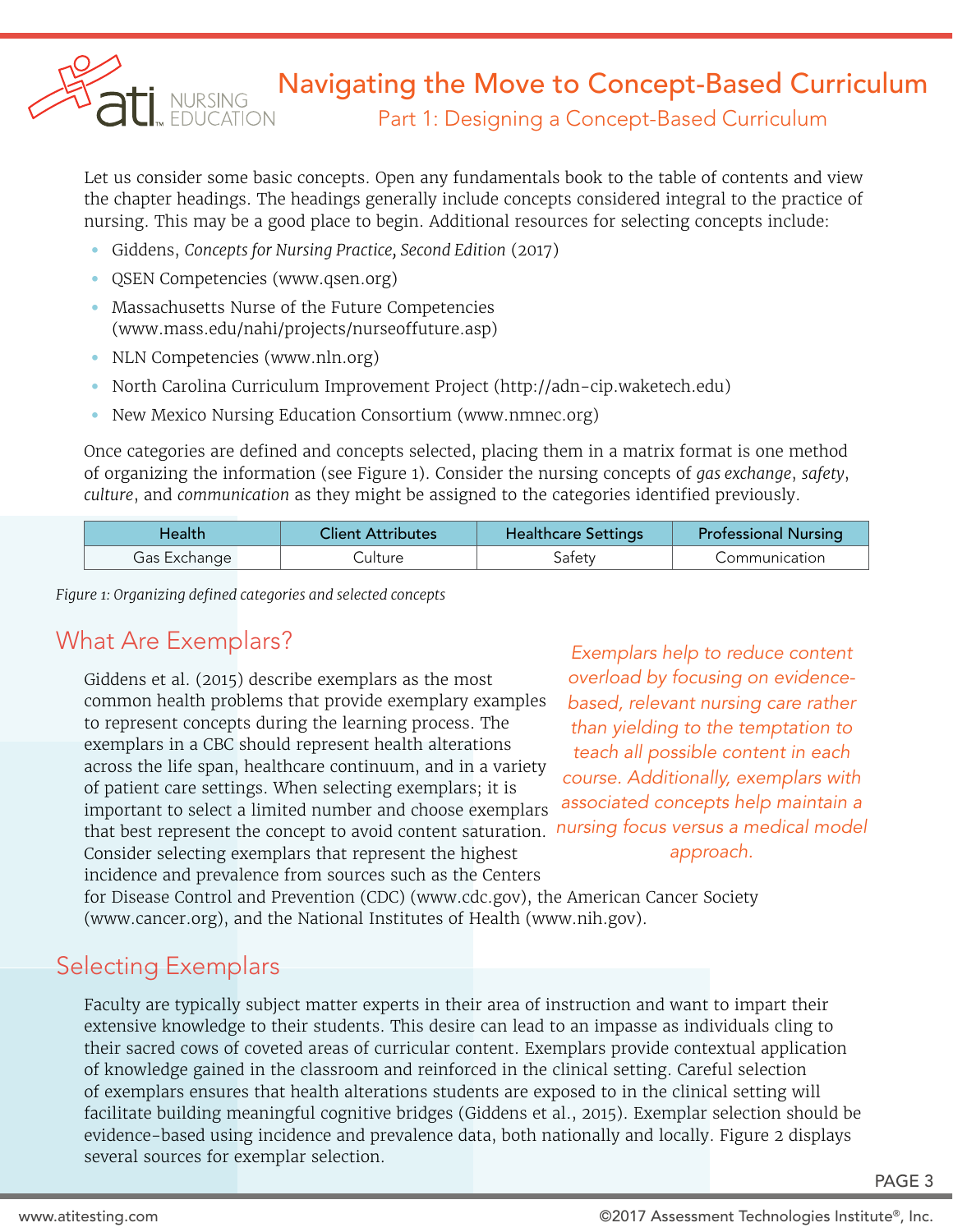

# Navigating the Move to Concept-Based Curriculum

Part 1: Designing a Concept-Based Curriculum

| Nationally                              | Locally                                   |  |
|-----------------------------------------|-------------------------------------------|--|
| $\bullet$ CDC                           | • ER visits/admissions at major hospitals |  |
| $\bullet$ IOM                           | Local health department                   |  |
| $\bullet$ NIH                           | • State records                           |  |
| • Healthy People                        |                                           |  |
| • National Institute of Mental Health   |                                           |  |
| • National Center for Health Statistics |                                           |  |
| • American Heart Association            |                                           |  |
| • American Cancer Society               |                                           |  |
| • American Diabetes Association         |                                           |  |

*Figure 2: Sources of incidence and prevalence*

Selection of exemplars for each concept should represent health alterations across the life span, with a range in complexity, and found in a variety of healthcare settings (see Figure 3). Exemplars for the concept of gas exchange, for example, might begin with chronic obstructive pulmonary disease (COPD) in an elderly adult living in a long-term care facility during the first term of the program. Advancing to the second term might view asthma in a young child and compare it to asthma in an adult in the community health setting. In the third term, respiratory syncytial virus (RSV) might serve as an exemplar when considering the acute care of an infant on the pediatric unit, and adult respiratory distress syndrome (ARDS) in an adult admitted to the intensive care unit during the final term.

| <b>Gas Exchange</b> |  |        |            |      |  |
|---------------------|--|--------|------------|------|--|
| <b>COPD</b>         |  | Asthma | <b>RSV</b> | ARDS |  |
|                     |  |        |            |      |  |

*Figure 3: Selecting exemplars for a concept*

#### Concept Analysis

Completing a concept analysis for each concept is a key element in developing the CBC curriculum and needed to clarify the definition, characteristics, and application of the concept. A concept analysis further serves to validate the evidence supporting the identified concept, related concepts, the meaning of concepts as they relate to and influence other concepts, and selected exemplars which are common examples or representative illustrations. Giddens et al. (2015) state that it "should be viewed as a useful step in a larger process of concept development" (p.  $47$ ). The concept is deconstructed to identify those attributes and characteristics that make it unique as well as how it relates to other concepts. This relationship is the catalyst for deeper understanding and application in the delivery of patient-centered care. A standard template for completing concept analyses promotes consistency among faculty as the CBC is developed. Components of a concept analysis should include, at a minimum, a definition, defining characteristics, related concepts, and exemplars (see Figure 4).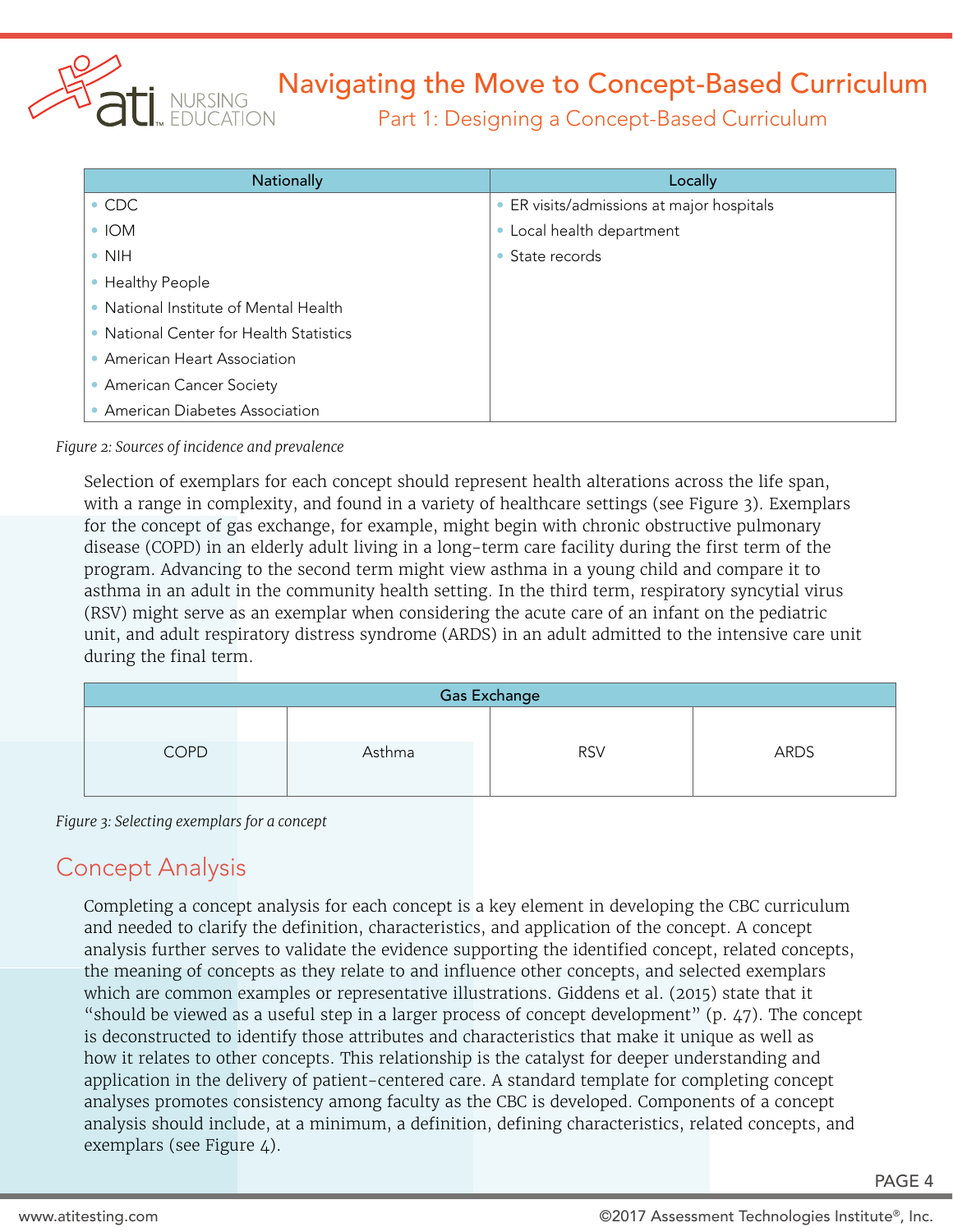

# Navigating the Move to Concept-Based Curriculum

#### Part 1: Designing a Concept-Based Curriculum

| <b>Concept Analysis: Gas Exchange</b>                                                                                                       |                                             |  |  |
|---------------------------------------------------------------------------------------------------------------------------------------------|---------------------------------------------|--|--|
| Definition: The process by which oxygen is transported to the cells and<br>carbon dioxide is removed from the cells (Giddens, 2017, p. 178) |                                             |  |  |
| Defining characteristics:                                                                                                                   |                                             |  |  |
| Oxygen saturation is between 95-100%                                                                                                        |                                             |  |  |
| $\bullet$                                                                                                                                   | Respirations 12-20 (adult); 30-40 (newborn) |  |  |
| Breathing regular<br>$\bullet$                                                                                                              |                                             |  |  |
| Breath sounds clear upon auscultation<br>$\bullet$                                                                                          |                                             |  |  |
| Extremities noncyanotic<br>$\bullet$                                                                                                        |                                             |  |  |
| Related concepts:                                                                                                                           |                                             |  |  |
| • Perfusion                                                                                                                                 |                                             |  |  |
| Acid-base balance<br>$\bullet$                                                                                                              |                                             |  |  |
| Mobility<br>$\bullet$                                                                                                                       |                                             |  |  |
| Anxiety<br>$\bullet$                                                                                                                        |                                             |  |  |
| <b>Nutrition</b>                                                                                                                            |                                             |  |  |
| Exemplars:                                                                                                                                  |                                             |  |  |
| <b>COPD</b>                                                                                                                                 |                                             |  |  |
| Asthma                                                                                                                                      |                                             |  |  |
| <b>RSV</b>                                                                                                                                  |                                             |  |  |
| ARDS                                                                                                                                        |                                             |  |  |

*Figure 4: A sample template for concept analysis of gas exchange*

#### Summary

Development of a CBC is a multifaceted process that involves a paradigm shift from the traditional content-based format. Its initial construction involves identifying critical nursing concepts and evidence-based exemplars, and completing concept analyses that define and describe those critical nursing concepts. Making the move to a CBC is a complex process, but also a creative process that allows educators to step outside of traditional boundaries and create something unique and meaningful. Once this phase is complete, the focus shifts to the implementation phase. Part 2 of Navigating the Move to a Concept-Based Curriculum will focus on achieving student and faculty buy-in and execution of the CBC through the utilization of active learning strategies that support conceptual learning in both the classroom and clinical environments.